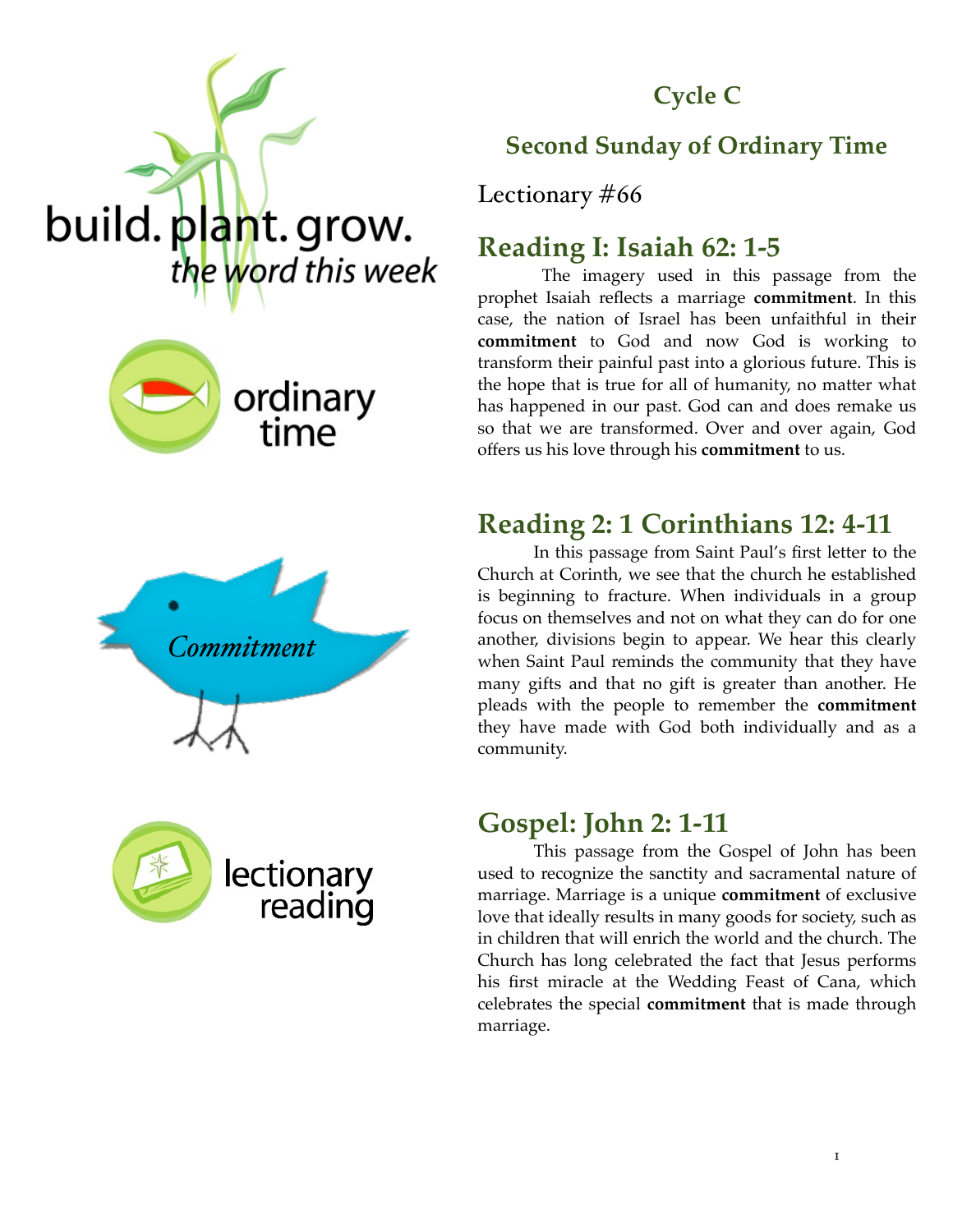



*Love You Forever* Written by Robert Munsch Illustrated by Sheila McGraw Publication: Firefly Books (September 1, 1995); original publication 1986. ISBN-10: 0920668372 ISBN-13: 978-0920668375



Commitment is an act, not a word. -Jean Paul Sartre

### **Love You Forever**

A young woman holds her newborn son and looks at him lovingly while she sings:

> *I'll love you forever I'll like you for always As long as I'm living My baby you'll be.*

So begins this story of love and the **commitment**  between a parent and a child. When reading this story, keep in mind the ways that parents and children live out their **commitment** to love and respect each other.

# **Having a Buddy Helps!**

Step One: Ask each student to think about one goal that they believe they can accomplish by the end of 30 days. Instruct them to write down their goal and how easy or difficult they think reaching this goal will be.

Step Two: Pair the students up so that each one has a buddy. Tell them that, as buddies, their job is to help each other stay on track and remaining true to their **commitment.** Have the students share their goals with their buddy and have them explain why they want to reach this goal. Help the pairs of students come up with a plan to check in with each other and see how they are progressing towards their goals. Remind the students that they are to be each other's cheerleaders.

Step Three: At the end of the month, have each student share with the class what their goal was and what progress they made. Be sure that they talk about how their goal buddy helped them through the process.

Step Four: Lead the students in a discussion regarding the importance of **commitment,** dedication, and perseverance when tackling personal goals.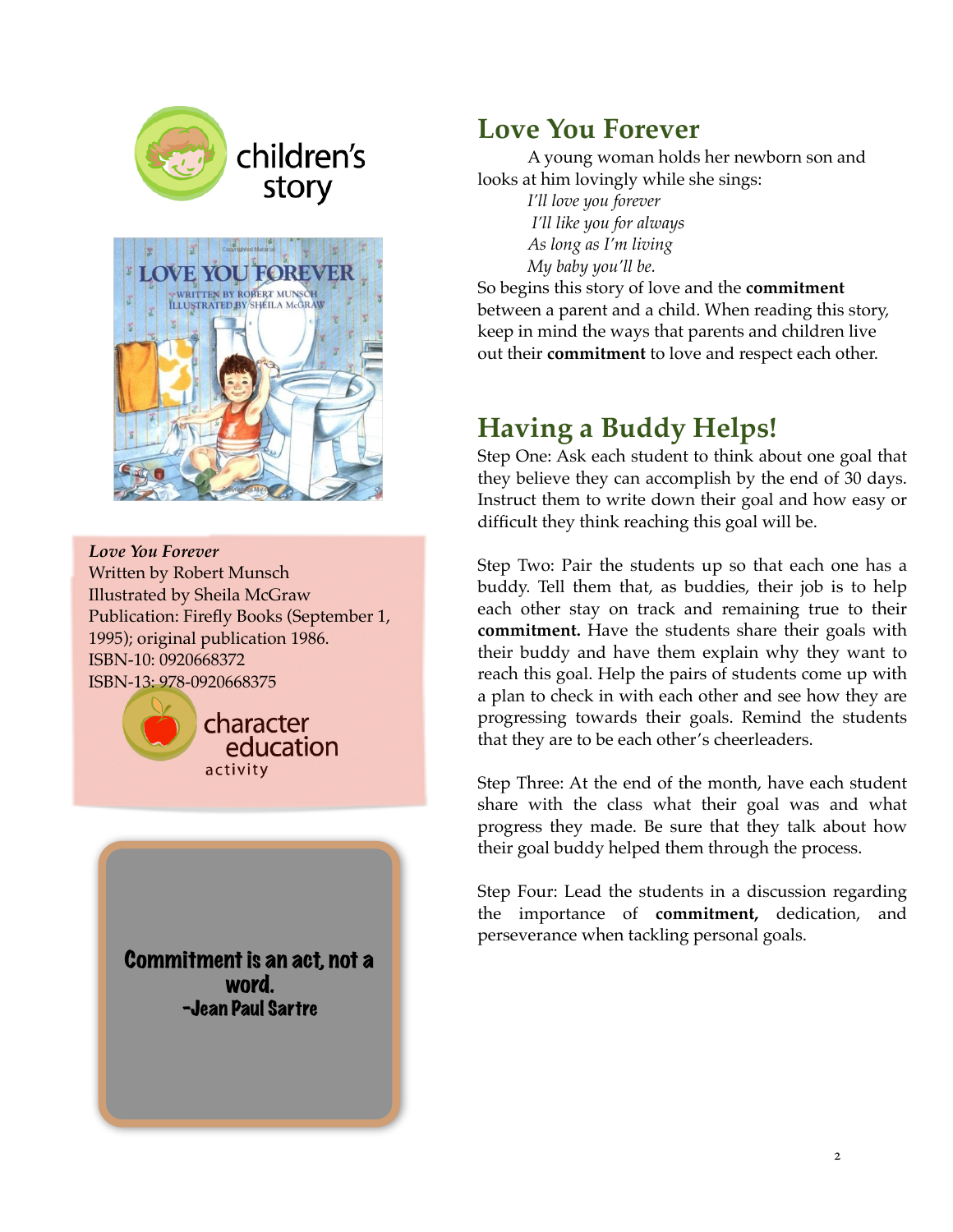Make sure of your commitment to Jesus Christ, and seek to follow him every day. Don't be swayed by false values and goals of this world, but put Christ and His will first in everything you do. -Billy Graham



Look. Feel. Know. Act.

### **What could you do today?**

Living within any community, such as a family, requires each person to be faithful to the **commitments**  that they make. Naturally, as you get older, you will begin to have more **commitments,** but even now, you are called to contribute to the well-being of your family and community.

If you have certain responsibilities or chores, think about how well you have remained **committed** to fulfilling them. If you are not sure about your responsibilities, ask your parents or an adult in your community if there is something you can do to help. Living out a **commitment** depends on being active and being a contributing member of whatever group you have made a **commitment** to. Think about all the groups or teams you belong to and reflect on if you are doing your part to remain true to your **commitments.** 

#### **Look Feel Know Act**

When a group functions smoothly, it is usually because each member of the group remains faithful to their **commitment** to one another. The general well-being of these groups is felt deeply by every person in the group because they recognize the **commitment** that the other members have for the group and the respect that they have for each person. When we become aware of this and truly believe that we are stronger standing as a group than as individuals, we feel a strong sense of belonging, and that belonging remains healthy as we renew our **commitments.**